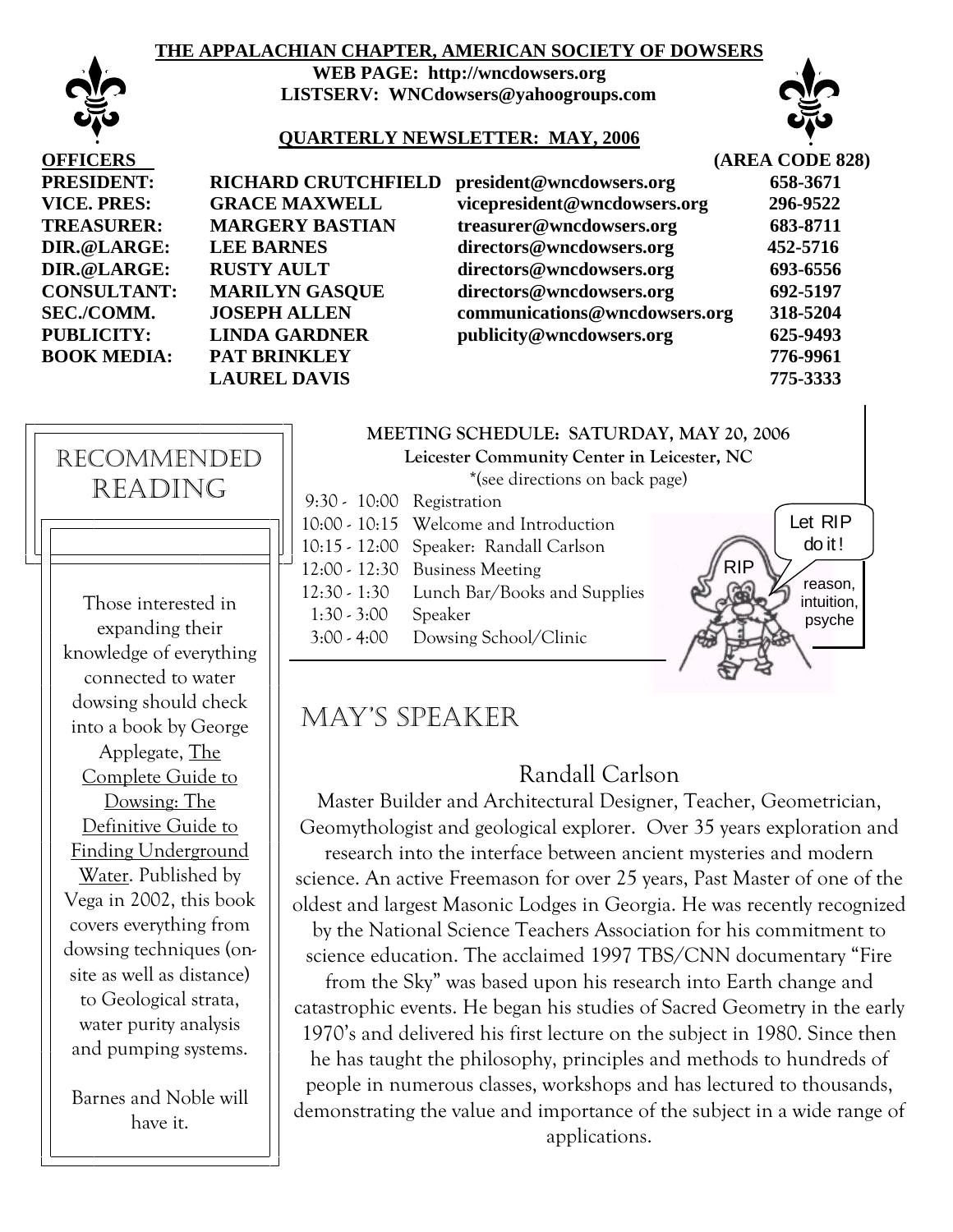# APPALACHIAN DOWSERS!



**Basic Dowsing Techniques with Lee Barnes, Ph.D. Saturday May 6th, from 1:30-5:30 pm. \$35/teens/preteens free** 

Join Lee to learn basic dowsing and divining techniques that allow access to any and all information from the subconscious mind. Lee has developed a series of Applied Intuition workshops that allow folks to easily expand their natural intuitive abilities.

 Applied Intuition 101 is a fun, hands-on, afternoon workshop where folks receive basic dowsing tools and learn to find flowing water; underground pipes; auras and subtle earth energies; hidden objects including chocolate; and anything that you can ask clearly worded question about.

 "Dowsing consciousness" is a fun way to focus awareness and "tunein" to anything that we can visualize and get practical answers to any questions.

Please pre-register with Lee at lbarnes2@earthlink.net or (828)-452-5716

# PRESIDENT'S CORNER

 Let's face it: we are all a bit strange. "Weirdos", some in the "Bible Belt" would call us. But heck, that's not so bad; it just makes life more interesting. Besides, "weird", while it means bizarre, eerie, "odd ball", etc., is from "wyrdd", an ancient Celtic word meaning "close to the Other World" (which according to the Celts was just next door - and very accessible at that). In my view, we dowsers work through the High Self and seek knowledge of the unseen through intuition as well as reason. Often, we endeavor to heal therefrom, partaking of the old Celtic meaning as much as, if not more than most of the spiritual and philosophical - even artistic traditions. It's a truism that in our version of Western culture anyone who views reality in a different (nonutilitarian and materialistic) way, who follows his/her inner guidance, seeks answers to the ultimate questions, lives the simple life in harmony and gratitude with Nature and the Cosmos - even writes poetry - is considered a "weirdo" of sorts and suspicious. Even dowsers. But why not wear our "wyrdd"-o

badges with pride, marching out front in the "spiritual" scene here in WNC? We've earned it (which can be both a blessing or a curse, depending on how much good judgment and common sense we exercise doing it). I am always astounded at the opportunities that dowsing can open-up to us "weirdos" for self-discovery, healing, wisdom about life and knowledge about the Universe on the one hand and sheer foolishness on the other. The plethora of workshops and resource materials available here on spiritual growth is dizzying and exciting - almost overwhelming in the Asheville area alone. The choices seem endless: everything from spiritual growth and holistic health to archaeoastronomy, end-time prophecy, parallel universes, UFOs, New World Order conspiracy, and not to forget an abundance of "channeling", either. But there's the rub: Making the responsible, wise and careful choices. That's where the "wyrdd"est of the arts, and that which demands the most responsibility, comes in - ours.

### **Members take note:**

We will be having our "dowsing school" at the Nov. meeting, at which there will be at least 4 presentations (to be announced). Suggestions for topics welcome.

Members are invited to make a flier describing WHO YOU ARE and WHAT YOU DO that you want others in the chapter to know about. Bring copies of

an 8.5 x 11 sheet of paper, 3-hole punched, printed on one or both sides, which you may set out on our table for others to pick up or to include in the 'Member Services Guide'.

Members are invited to bring publications, video tapes, etc. of dowsing/healing interest to the meetings to be for sale at our resource table (as a donation), and you will be responsible for removing materials not sold at the end of the meetings.

Students can participate free of charge and are welcome.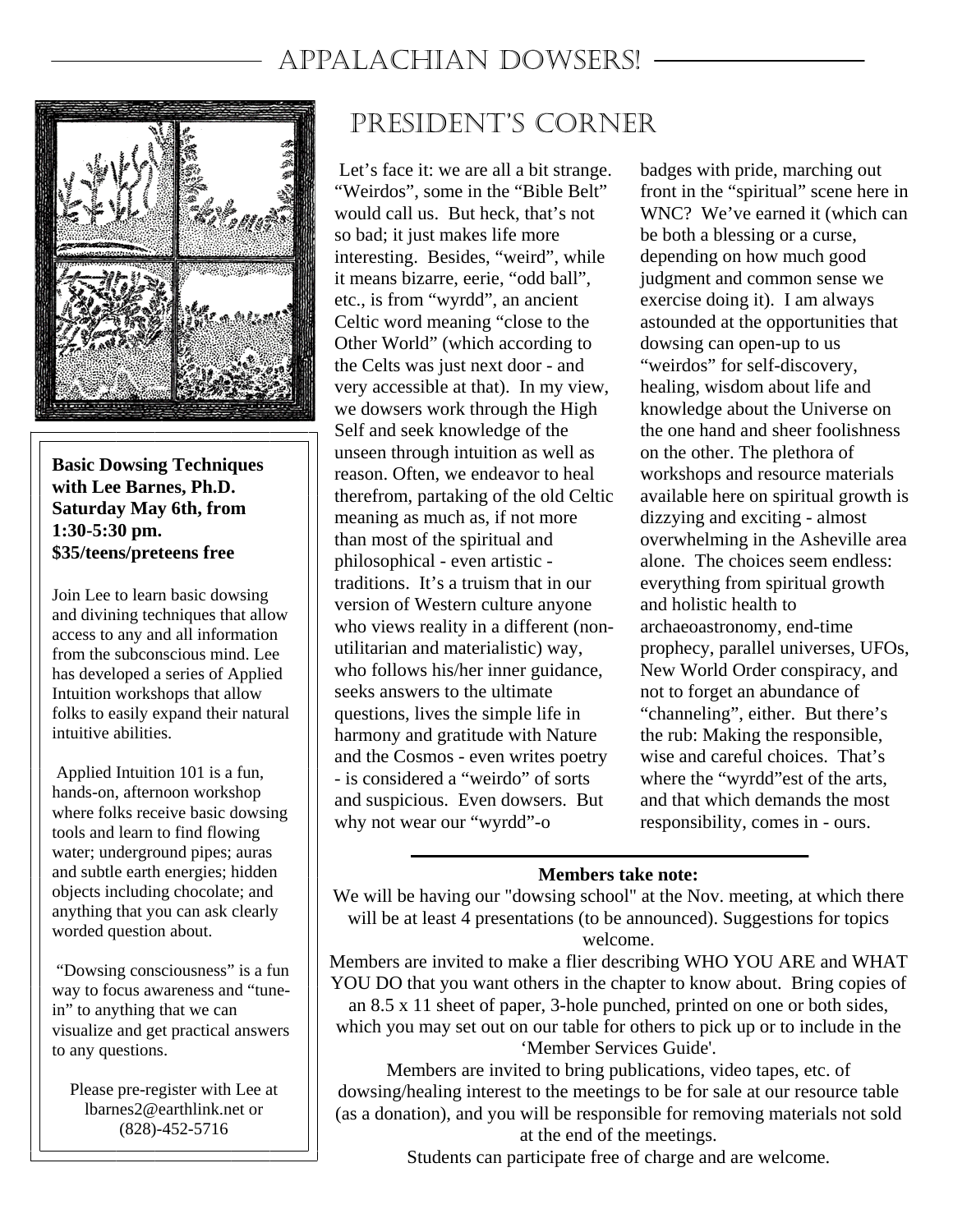## FROM THE FIELD

## The Great Year - May's Presentation

Sacred Geometry and the Cycle of Earth Changes

A lecture and multi-media presentation by Randall Carlson

Ancient traditions from around the world are replete with stories and prophecies of cosmic catastrophe and apocalyptic destruction. They also speak of a former golden age and a heritage of lost knowledge, and the possibility of a restoration of a primeval harmony. This restoration was known in Hermetic circles as the "Great Work," which simultaneously advanced the goal of planetary, cultural and individual transformation. This lecture will explore the links between traditions of Sacred Geometry with the measurement of the great time cycles and their relationship to catastrophic Earth change. Modern science is continually confirming the accuracy and sophistication of ancient knowledge. If we are to have a future on this planet it is imperative that we learn the lessons of the past. To this end, the initiates of old went to extraordinary lengths to preserve and transmit their wisdom until such time as it would become crucial to the success of the Great Work. That time is now. Through his lectures Randall seeks to dispel much of the misunderstanding surrounding the subject of Earth change and to place the subject on a solid scientific foundation. To this end he synthesizes the great mythic traditions of the past with cutting edge scientific research in the fields of geology, astronomy, paleontology, archeology and ancient history, etc.

'Dowsing the Dog' Saturday, May 13th, 2006, 1:30 - 4:30

Offered by Kate Pittman - Dowser & Animal Communicator To be held at Creature Comforts, 55 Caline Drive, Waynesville, NC 28786

### Agenda Summary

In this workshop Kate will introduce participants to methods for establishing and/or enhancing animal communication through the use of dowsing. Participants will be encouraged to establish communication with an animal during the workshop and be helped with many practical hints and tips. A limited group size and informal atmosphere will allow maximum attention to each individual attendee. The workshop will be both informative, fun and thought provoking!

### Prerequisite

It is assumed that all participants have at least a basic knowledge of what dowsing is and the various tools used to dowse. DOWSING SKILL IS NOT REQUIRED! Unfortunately time limitations won't allow for covering more than a very brief overview of the art of dowsing. For those who might need to do a little reading before the workshop to brush up on dowsing basics, you are encouraged to check out these websites: http://www.lettertorobin.org/ - teaches an excellent method of dowsing. Good reading for all levels http://www.lettertorobin.org/companion/LearningToDowse.pdf - excellent information for all

### Cost

\$40 per person paid in advance or \$46 at the door. You may pay when you choose, but unfortunately, unless prior arrangements are made with Kate, people who have not pre-registered will probably not be able to attend. Please pay by cash, money order or check. Let Kate know in advance if you need to set up a payment plan.

> **Contact Kate with any additional questions or concerns before the workshop at: youdontsay@bellsouth.net or (828) 627-3538 (between 9 and 5:30 if possible)**